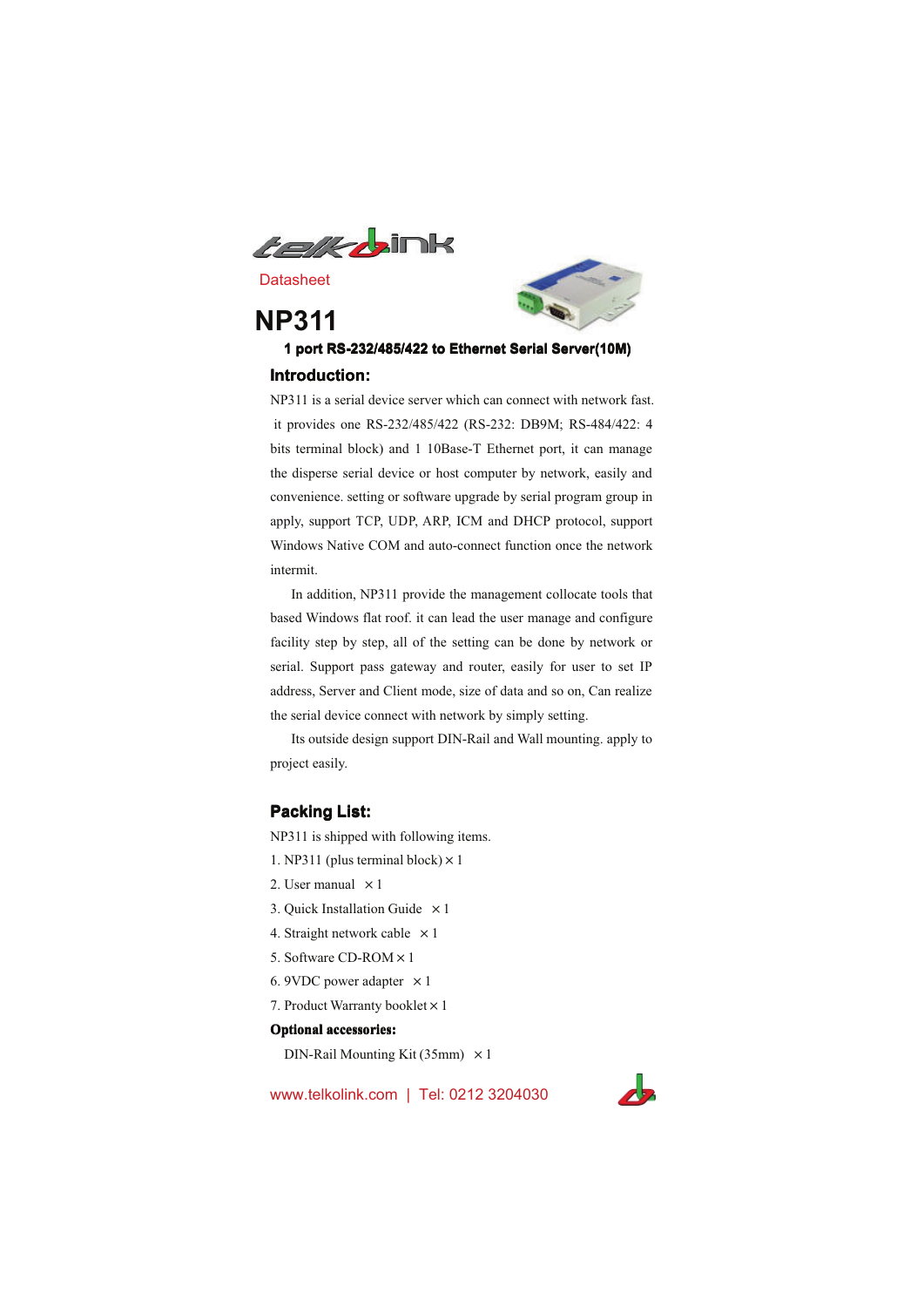

## **Features:**

- 1. 3-in-1 RS-232/RS-485/RS-422 serial interface
- 2. Support 10M Ethernet
- 3. Support 300bps-115.2Kbps
- 4. Support TCP, UDP, ARP, ICMP and DHCP protocol
- 5. Support across gateway, router communication
- 6. Support standard TCP/IP SOCKET
- 7. Support Virtual serial driver access and auto connect after the network disconnect
- 8. Provide bath installation Windows configure tool
- 9. Choice of configuration methods: Windows, TELNET
- 10. Support DIN-Rail or wall mounting installation

## **Pinout Configuration: Ethernet, Power**



Device connected to Ethernet: Red LED flash

Ethernet port has data transfer: Green LED flash

#### Power:

DC-IN: 9VDC input

#### 10Base-T Ethernet port:

The 10Base-T ports located on NP311 front panel. The pin of RJ45 port display as below. Connect by UTP or STP. The connect distance is no more than 100m. 100Mbps is used 100 $\Omega$ of UTP, 10Mbps is used 100 $\Omega$ of UTP 3,4,5



RJ45 port support automatic MDI/MDI-X operation. can connect the PC, Server, Converter and HUB by straight-though cable wiring . Pin 1, 2, 3, 6 Corresponding connection in MDI.  $1\rightarrow 3$ , www.telkolink.com | Tel: 0212 3204030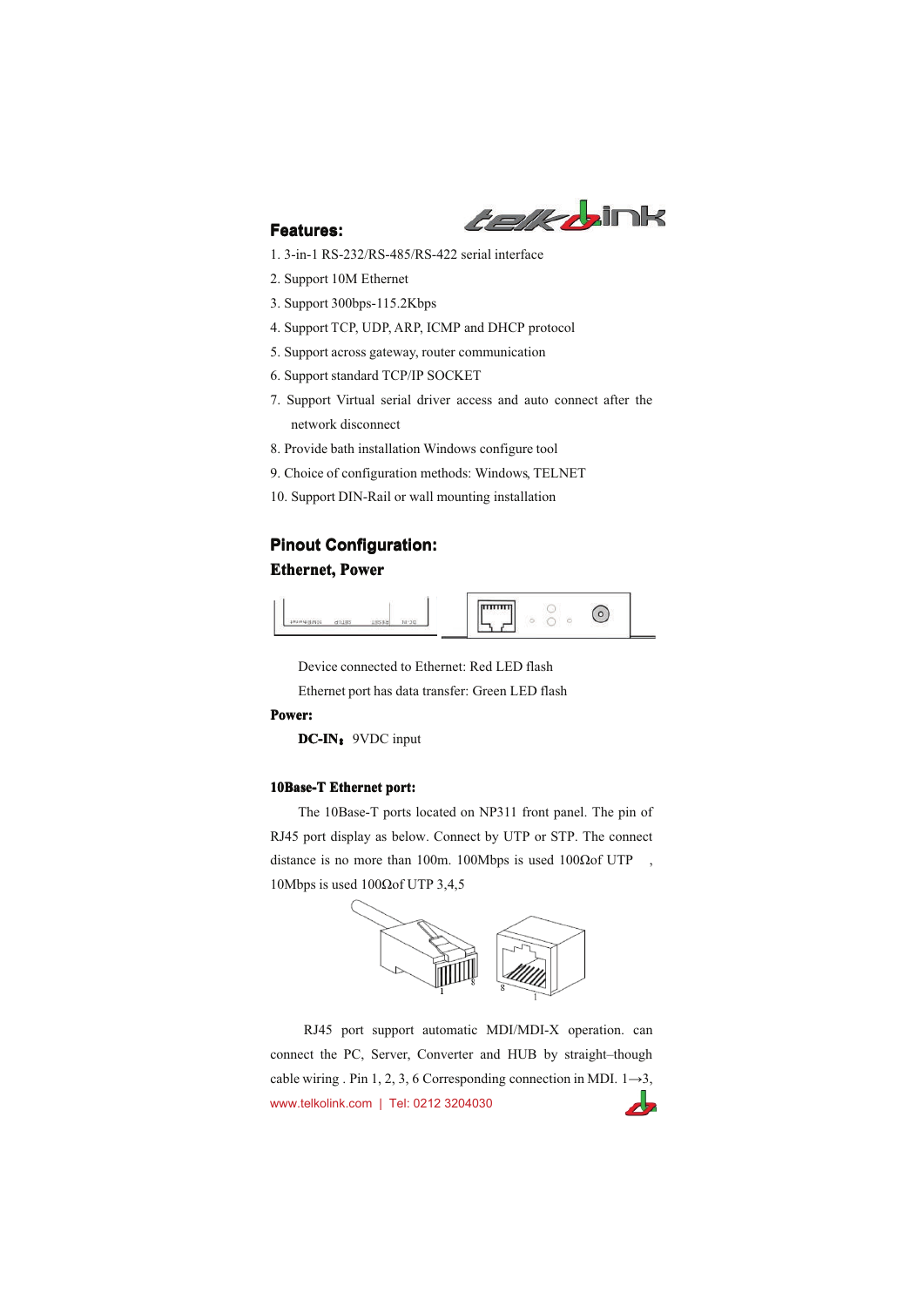$2\rightarrow 6$ ,  $3\rightarrow 1$ ,  $6\rightarrow 2$  are used as cross wiring in the MDI-X port of Converter and HUB. 10Base-T are used in MDI/MDI-X, the define of Pin in the table as below.



Note: "TX±" transmit data±, "RX±" receive data±, "-"not use

MDI(Straight-through cable):



MDI-X (Cross-over cable)



## RS-232/485/422 Port



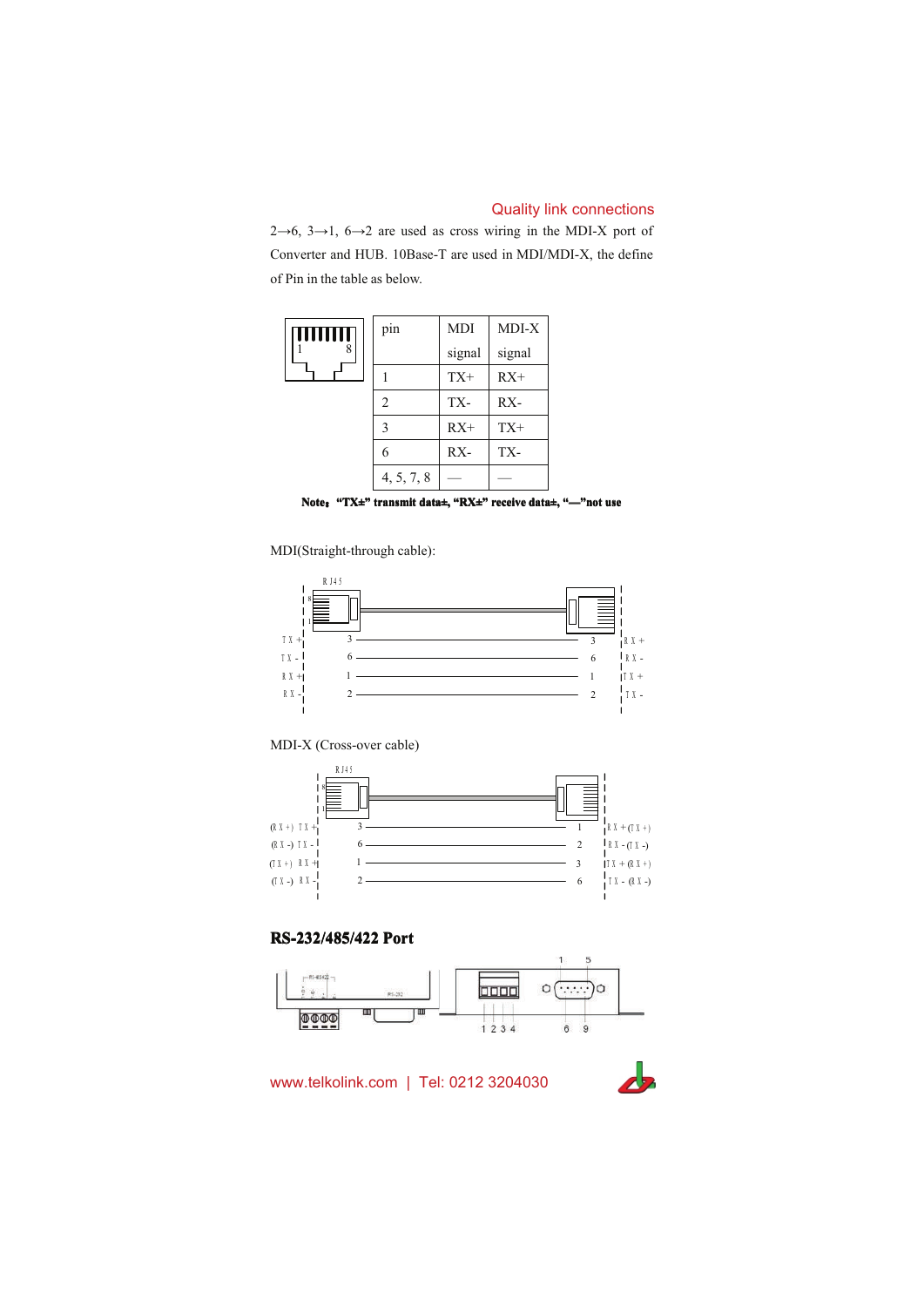## RS-485/422 (4 bit terminal block)

|                          | $1$ T+/Data+ |  | $2$ T-/Data- |  |  |  |  |
|--------------------------|--------------|--|--------------|--|--|--|--|
|                          | $3 \t R+$    |  | 4 R-         |  |  |  |  |
| RS-232, DB9M (male, pin) |              |  |              |  |  |  |  |

| 1 DCD 2 RXD 3 TXD 4 DTR |  |  |  |
|-------------------------|--|--|--|
| 5 GND 6 DSR 7 RTS 8 CTS |  |  |  |

## **LED** indications:

Electrify input: Status1and Status2 blinking 3times

Main mode undiscover target facility: Status2 blinking, 1/sec

Data transmit: Status2 off

No data transmit: Status2 on

**Setting error:** Status1 blinking, 1/sec

data buffer full: Status1 on

## **Installation:**

NP311 provides DIN-rail and wall mounting two types of installation.

#### **Wall mounting installation**



www.telkolink.com | Tel: 0212 3204030

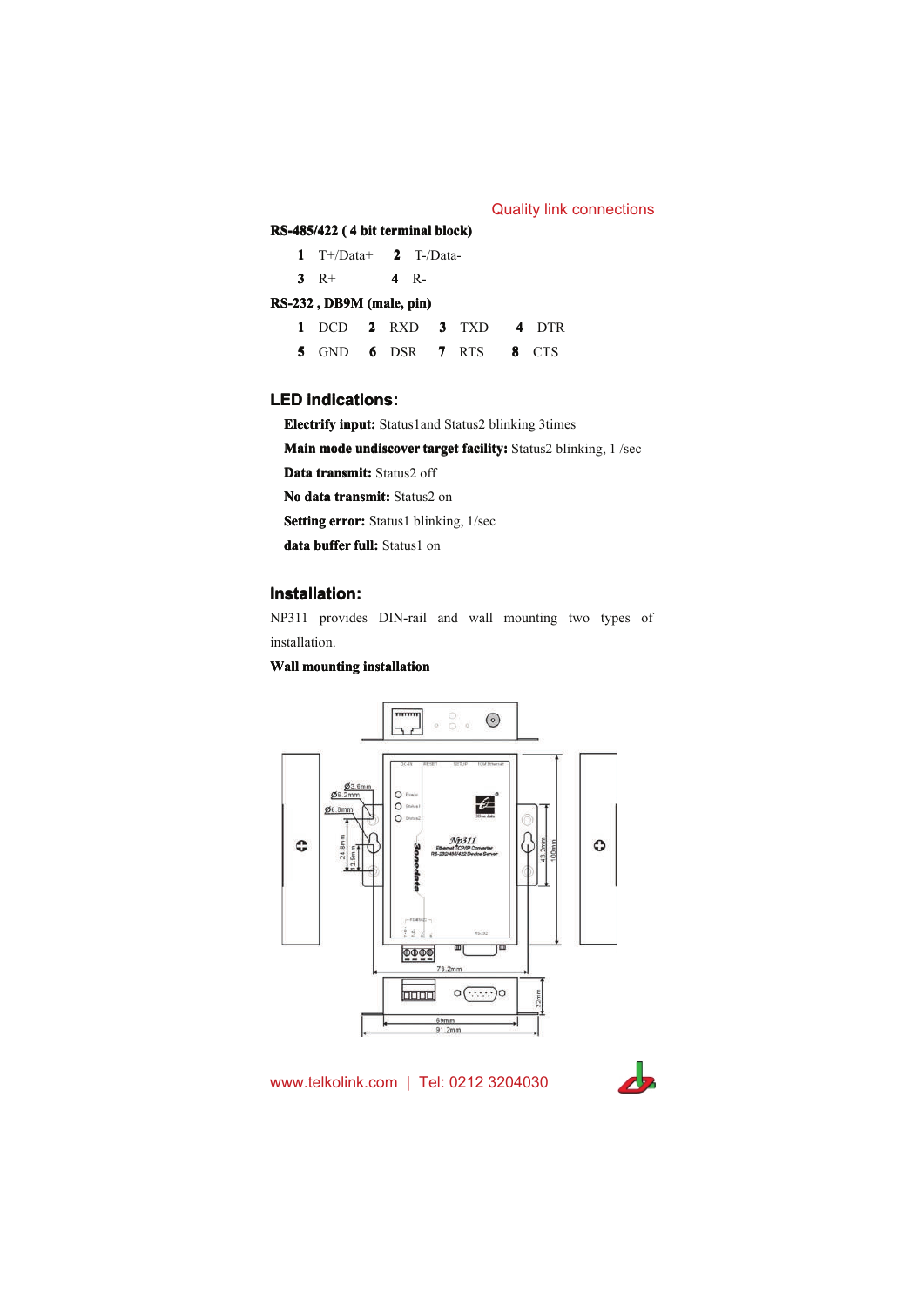#### **DIN-Rail Installation**



## **Specifications: Ethernet**

Standard:10Base-T Speed:10M Working: TCP Server, TCP Client, UDP and Real COM driver Memory: Most 32Kbyte Transmission: 100m Electromagnetism isolate: 1KV Connector: RJ45 **Serial** Standard: RS-232/RS-485/RS-422 Signals: RS-232:DCD,RXD,TXD,DTR,GND,DSR,RTS,CTS RS-485:Data+,Data-,GND RS-422:TXD+,TXD-,RXD+,RXD-,GND Working mode: Asynchronous format, point to point, 2 wires half duplex, 4 wires full duplex Parity: None, Even, Odd, Space, Mark Data bits: 7bit, 8bit Baud rate: 300bps ~115.2Kbps Flow control: RTS/CTS Direction control: RS485 side adopt ADDC technology, auto text and control data transfer direction

www.telkolink.com | Tel: 0212 3204030